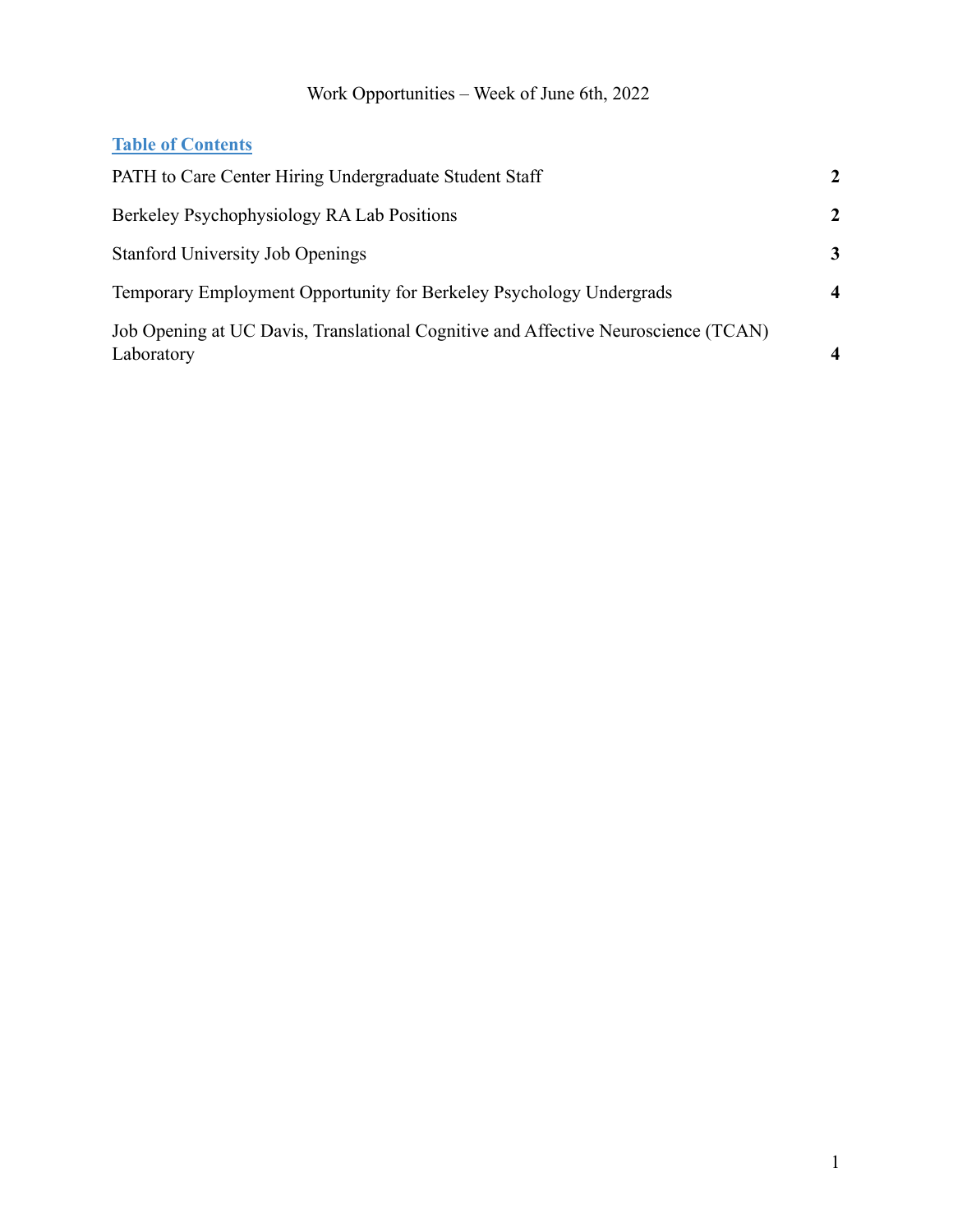## <span id="page-1-0"></span>**PATH to Care Center Hiring Undergraduate Student Staff**

Do you want to aid in campus wide interventions to prevent violence and support survivors? The PATH to Care Center is currently hiring paid undergraduate student staff for the 2022-2023 academic year, contingent on budget approval. Applications for the positions of Peer Coordinator and Peer Educator are being accepted on a rolling basis.

We encourage all who are interested to apply, especially people of color, LGBTQ+ folks, undocumented students, transfer students, non-traditional students, student parents, first-generation college students, underground scholars, and men (trans and cis). We encourage students with work-study to apply.

For more information on position expectations and to apply, please visit our [Google form](https://docs.google.com/forms/d/e/1FAIpQLSfKmdMN8bl-nY8jiylgjdaozPaOUFA_tSW_r-AV62Jz-IfztQ/viewform).

We look forward to receiving your application, and please circulate this to any students that you think might be interested in applying.

Please do not hesitate to email [pathtocare@berkeley.edu](mailto:pathtocare@berkeley.edu) if you have any questions.

#### <span id="page-1-1"></span>**Berkeley Psychophysiology RA Lab Positions**

The [Berkeley Psychophysiology Lab](https://bpl.berkeley.edu/) (Dr. Robert Levenson) is seeking motivated and reliable volunteer research assistants to get started immediately on one of five projects, which will include the following tasks and weekly commitments: (1) RAs will be trained to process physiological data using QRSTool software, which allows us to analyze the physiological responses of research participants as they experience various emotions. This project requires around 4 hours of remote work, in addition to a 1-hour remote meeting; (2) RAs will be trained to conduct behavioral coding using CodeBlue software to identify and analyze facial and behavioral expressions of couples engaged in conversation. This project requires around 3.5 hours of remote work, in addition to a 1-hour remote meeting; (3) RAs will be trained to prepare data for analysis. We are looking for RAs who are detail-oriented, conscientious, and looking for experience with data preparation. The time commitment would include 2-3 hours of remote work; (4) RAs will be trained to read, prepare, and discuss interviews about caregiver experiences. This would include 2-3 hours of remote work; and (5) RAs will be trained to help collect and clean data from our laboratory-based studies on emotion. This would involve learning about eye-tracking and physiological data collection, data entry, and other tasks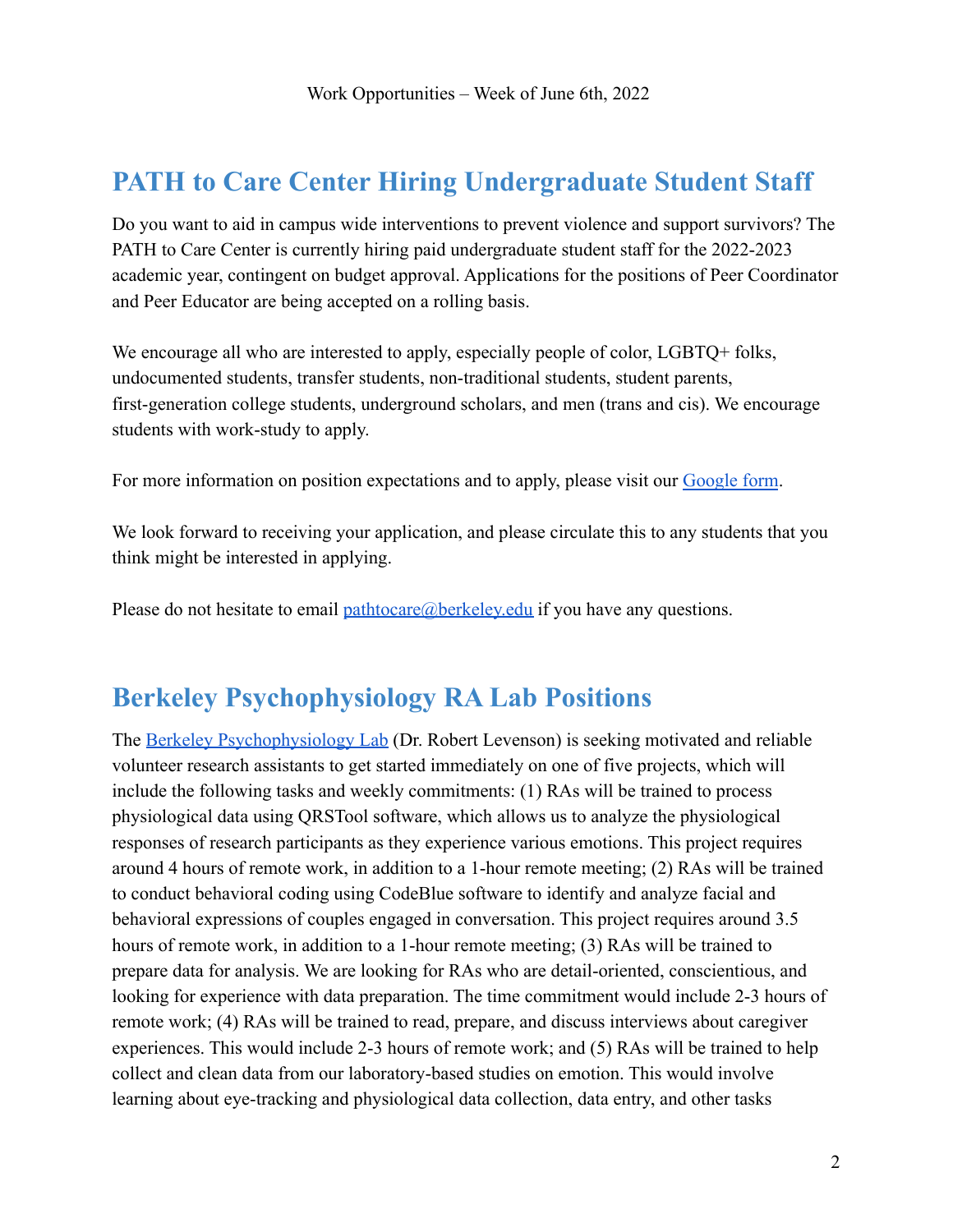related to keeping a study going. This would require at least 6 hours of in-person work.

If you are eager to start gaining research experience and interested in learning more about our projects, [please complete an application](https://bpl.berkeley.edu/research_positions.html) and send it to [claire.ida.yee@gmail.com.](mailto:claire.ida.yee@gmail.com) Please include if there is a specific project that you are interested in working on, or learning more about, or if you are looking for general lab experience.

### <span id="page-2-0"></span>**Stanford University Job Openings**

Stanford University invites applications for the post of a Clinical Research Coordinator in the Pain and Brain Innovations Lab & Systems Neuroscience Pain Lab. This is an exciting opportunity to work in a cutting-edge research environment with world renowned researchers. The successful candidate may participate in all aspects of clinical research including: assembling and administering neuropsychological assessments, screening and recruiting participants, obtaining informed consent, scheduling participants for testing, tracking progress of the study and behavioral data, verifying data and entering pertinent information into the database for statistical analysis. A minimum commitment of two years is required. This is a full-time position with competitive benefits.

Due to the recent funding of several large grants there are multiple openings with start dates this Summer 2022. There are remote, hybrid, and onsite positions available locally at Stanford University as well as hybrid/onsite positions at our collaborating sites in Phoenix, AZ and Utah. Please state which locations you'd like to be considered for in your application as well as your preferred start date. *Please email a CV/resume and a brief cover letter OR a statement of research interests/career goals in PDF format titled with YourName\_CV.pdf to Emma Adair at [eadair@stanford.edu](mailto:eadair@stanford.edu)*

*Qualifications:* Requires a BS/BA degree in psychology, public health, human biology, neuroscience, biomedical engineering or related fields as well as one to two years of research experience. Past research experience within neurology/neurosurgery/psychiatry/psychology and/or human subjects is desirable. Experience with any of the following would be an added advantage: consenting for research, recruiting/working with difficult patient populations, fluent in Spanish, medical terminology, or neuropsychological/survey assessments. The candidate must have strong organizational and interpersonal skills; the ability to work well with neurologically affected populations; a willingness to tackle complex tasks in an independent manner; and a strong work ethic.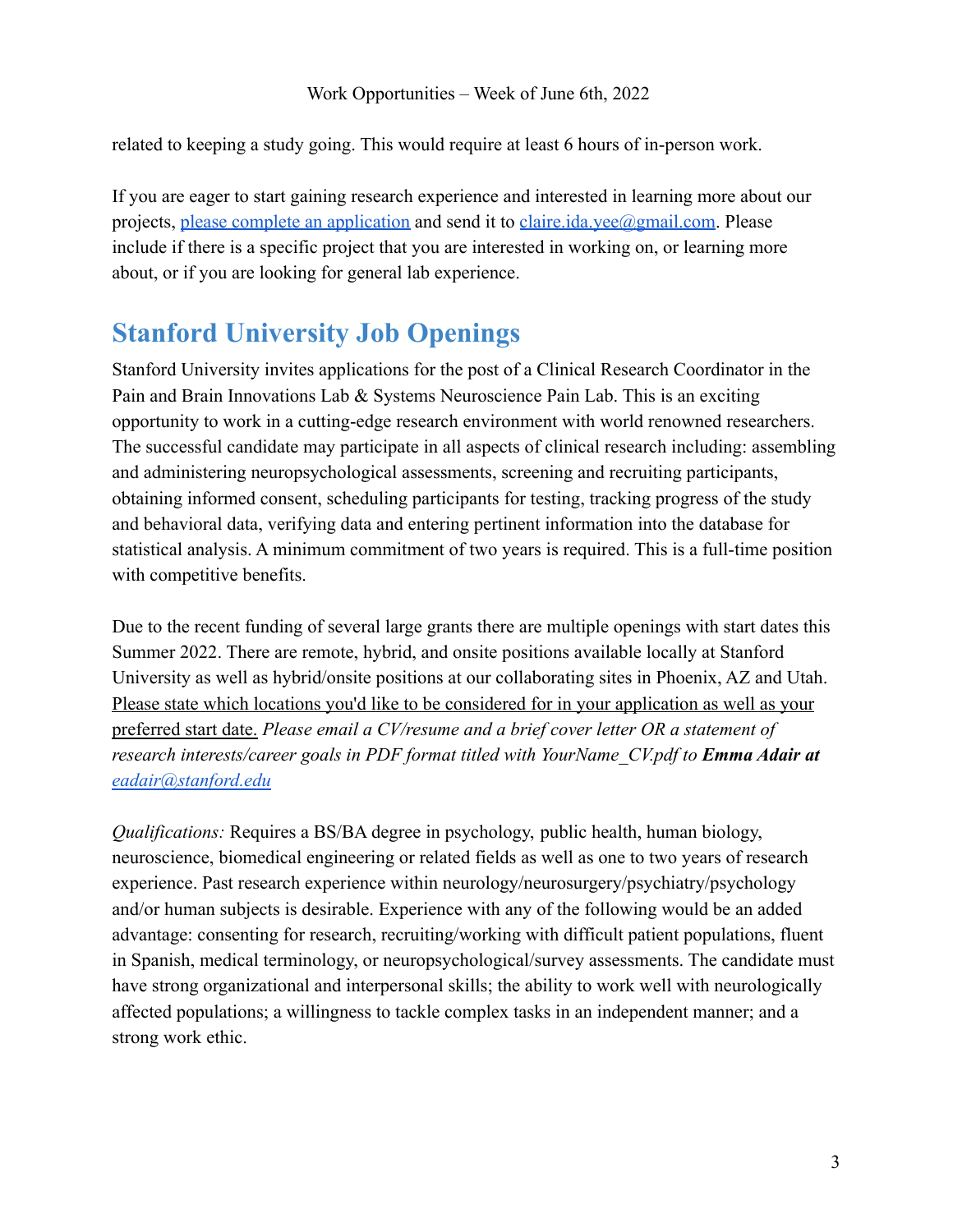# <span id="page-3-0"></span>**Temporary Employment Opportunity for Berkeley Psychology Undergrads**

*I was hoping you all could help us circulate a potential temporary summer employment opportunity (current date until 6/30/22 that will likely be extended) for an administrative assistant in our opiate treatment clinics through UCSF at Zuckerberg San Francisco General Hospital. While this current job is described as mainly administrative focused, for the right candidate we actually have patient facing duties that may be of benefit to someone in the health field. We are also anticipating opening a second temporary administrative assistant position at our OBIC program that is primarily patient facing and for the right candidate could turn into a more permanent role. We highly encourage your students to apply. Those interested in our OBIC program should also apply and then reach out to me to let me know. If anyone has questions they can also directly reach out to me and I will do my best to answer them. I have provided the link to our posting below as well as a link to our division website where your students can learn more about our programs.*

[https://sjobs.brassring.com/TGnewUI/Search/home/HomeWithPreLoad?partnerid=6495&siteid=](https://sjobs.brassring.com/TGnewUI/Search/home/HomeWithPreLoad?partnerid=6495&siteid=5861&PageType=JobDetails&jobid=3282339) [5861&PageType=JobDetails&jobid=3282339](https://sjobs.brassring.com/TGnewUI/Search/home/HomeWithPreLoad?partnerid=6495&siteid=5861&PageType=JobDetails&jobid=3282339)

<https://dsaam.org/>

*Thank you!*

Jaime Smith, CCRP ([Jaime.Smith@ucsf.edu](mailto:Jaime.Smith@ucsf.edu)) Division Administrator Division of Substance Abuse & Addiction Medicine (DSAAM) & Substance Abuse Research Program (SARP) UCSF Department of Psychiatry and Behavioral Sciences

## <span id="page-3-1"></span>**Job Opening at UC Davis, Translational Cognitive and Affective Neuroscience (TCAN) Laboratory**

Dr. Cameron Carter's Translational Cognitive and Affective Neuroscience (TCAN) laboratory at the University of California, Davis in Sacramento invites qualified candidates to apply for positions as junior specialists for several newly funded and ongoing grants awarded to Dr.